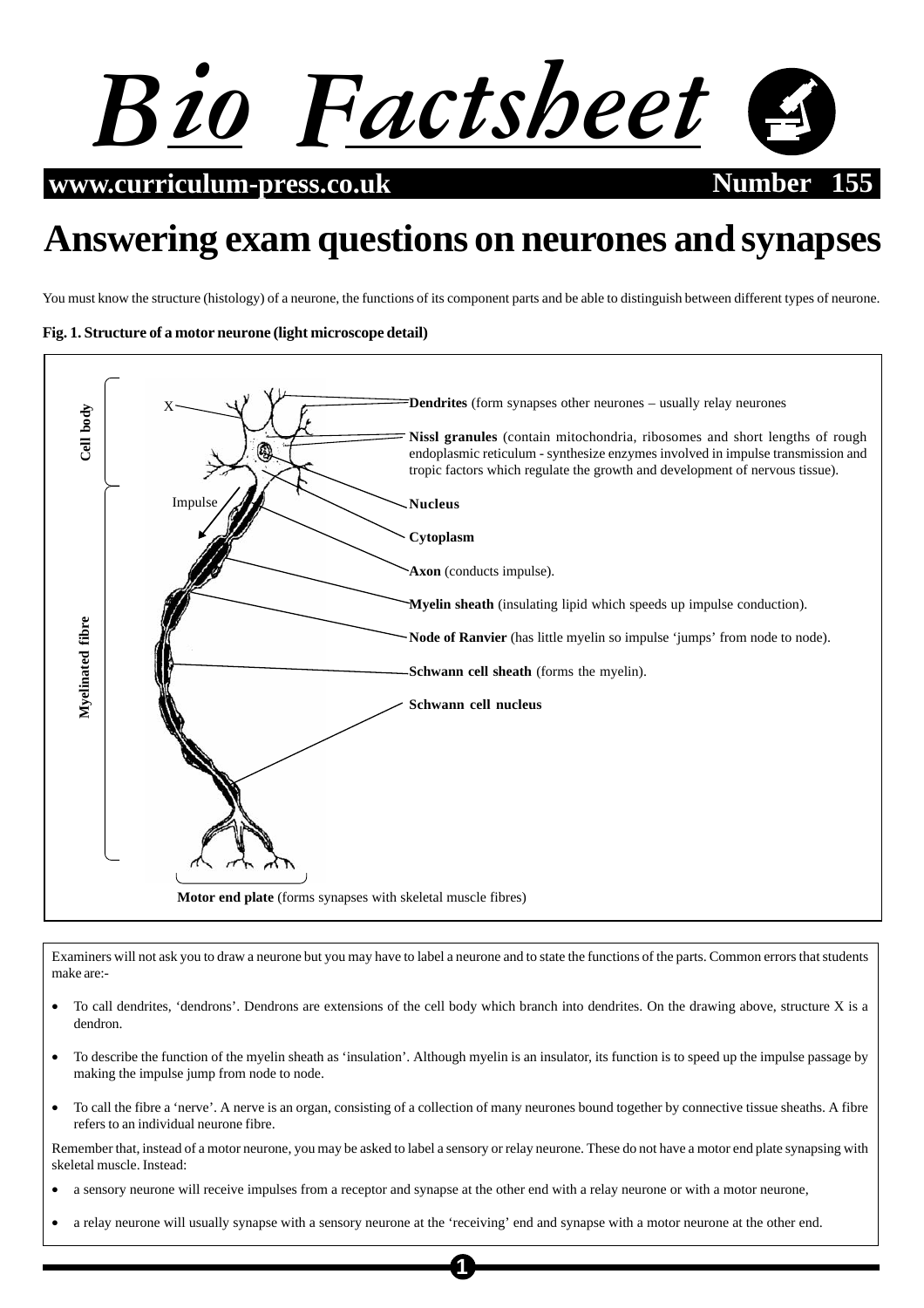## **Fig. 2. Different types of neurones**



From shape alone a motor neurone may be confused with a relay neurone – you must know what the neurone is synapsing with, or its position in the nervous system to decide which type of neurone it is. Neurones may have:

- myelinated fibres –these contain much myelin and conduct impulses rapidly;
- non-myelinated fibres these only contain a small amount of myelin and conduct impulses slowly.

A particular neurone will always conduct impulses at the same speed. Having different conduction rates in different neurones is one way in which the nervous system can organise and time events to happen in a coordinated way.

Labelling diagrams of neurones, stating functions of their parts and recognising the different types of neurones is often the basic content of exam questions used to test recall knowledge. More searching questions, looking to measure a student's understanding, may ask about how the nervous system is organised or integrated to work as a coherent system. The data given in the table below, about how different neurones interrelate and behave to form 'integrated circuits' forms an important section of the answer.

|  |  |  |  | Table 1. Variety of neurones. |
|--|--|--|--|-------------------------------|
|--|--|--|--|-------------------------------|

| Neurone type              | Impulse speed/m sec-1 | Voluntary or autonomic system | <b>Position and function</b>                                                                                                                                        |
|---------------------------|-----------------------|-------------------------------|---------------------------------------------------------------------------------------------------------------------------------------------------------------------|
| <b>Myelinated sensory</b> | $25 - 100$            | Voluntary and some autonomic  | From receptors to CNS where rapid response/<br>transmission is needed, in voluntary control<br>and some involuntary control e.g. iris reflex.                       |
| Non-myelinated sensory    | $0.5 - 5$             | Autonomic                     | From receptors to CNS where slow response/<br>transmission is needed in involuntary control,<br>e.g. peristalsis.                                                   |
| <b>Myelinated motor</b>   | $25 - 100$            | Voluntary                     | From CNS to skeletal muscle where rapid<br>response/transmission is needed.                                                                                         |
| Non-myelinated motor      | $0.5 - 5$             | Autonomic                     | From CNS to smooth muscle or glands where<br>slow response/ transmission is needed.                                                                                 |
| <b>Myelinated relay</b>   | $25 - 100$            | Voluntary and autonomic       | In white matter for carrying impulses quickly<br>up or down the length of the brain and spinal<br>cord.                                                             |
| Non-myelinated relay      | $0.5 - 5$             | Voluntary and autonomic       | In grey matter for carrying impulses across<br>the brain or spinal cord. Slow transmission<br>still allows rapid responses because distances<br>involved are short. |

CNS stands for central nervous system which consists of the brain and spinal cord. Remember that the autonomic nervous system is not under voluntary control and regulates visceral functions, such as heart beat.

A common error made by candidates is to state that 'the autonomic system only contains non-myelinated fibres'. This is not so – some sensory fibres involved in autonomic responses are myelinated. This is because fast responses may be needed, as in the iris reflex and focussing reflexes of the eye, also in the reflexes of balance.

**2**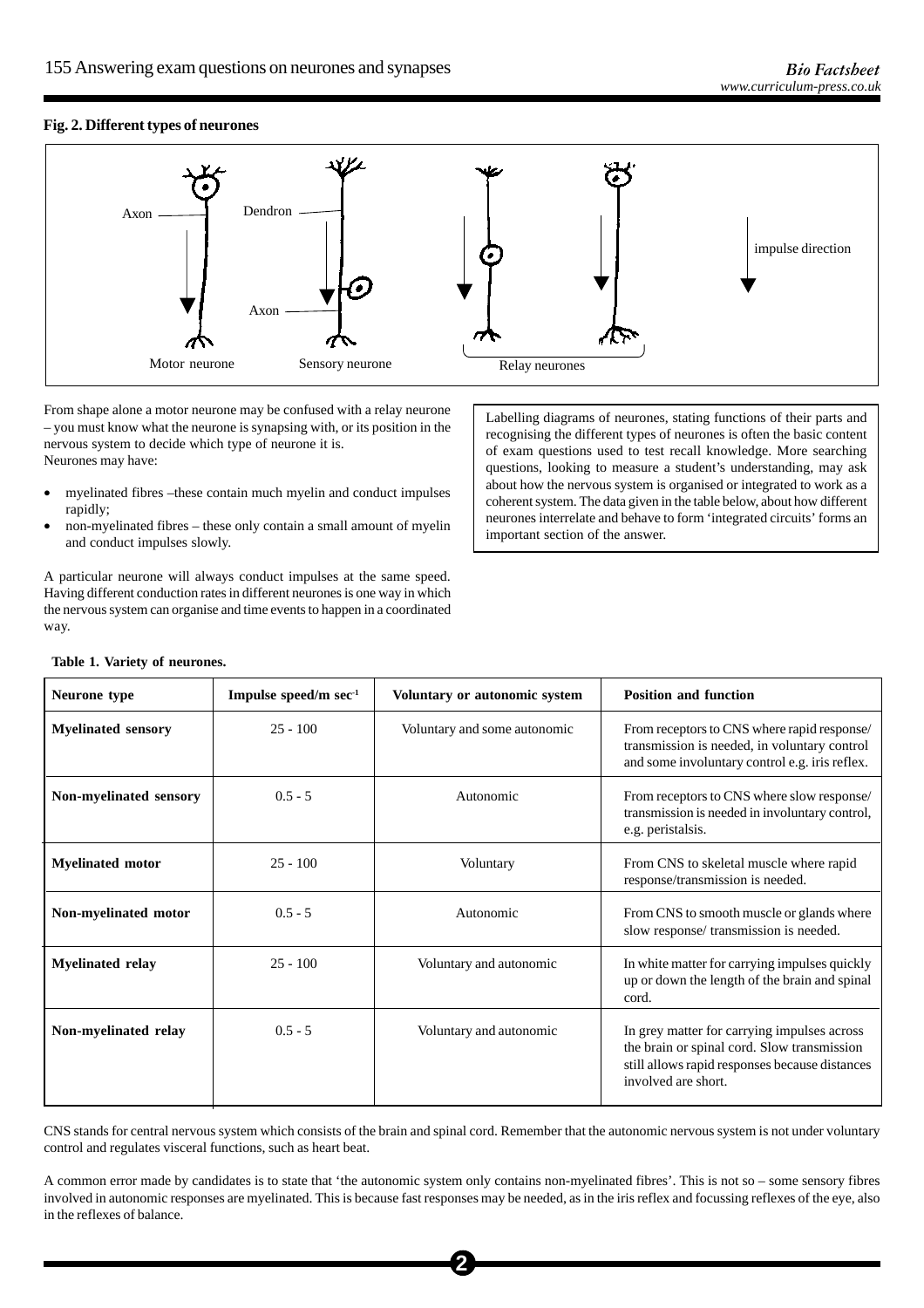#### **The physiology of nervous transmission**

This is a very common area tested in examinations. Remember that, in order to conduct an impulse a neurone must already have a resting potential. Candidates are often asked to describe how the resting potential is caused:-



Common errors made by candidates include:-

- A failure to describe the data in a logical sequence. For example, candidates often fail to mention that the **resting** neurone membrane is impermeable to sodium ions, a fact that the whole process depends on. Learn the data in the logical sequence given above.
- A failure to realize that the potassium ions enter because they are attracted through the potassium permeable membrane by surplus negative charges inside the neurone. Candidates often attribute the reentry of potassium ions to the potassium pump, but this is too weak to account for all the movement of potassium ions.
- Reversing the polarity of the **resting** membrane so that the outside is negative with respect to the inside. If this mistake is made it becomes impossible to explain (if needed later in the question) the nature of a nerve impulse.

#### **Do not use the terms 'depolarisation' and 'repolarisation' when describing how resting potentials are established. These processes occur during nerve impulse generation.**

You may be asked to describe how an impulse is formed and transmitted. Candidates often forget to include the 'transmitted' information which is separate from the 'formed' information:

- the impulse is formed by the generation of an **action potential**, (not 'axon' potential),
- which is then transmitted along a neurone by **local currents**.

When describing the formation of a nerve impulse it is important to present the information in a logical sequence, remembering that the neurone is initially in the 'resting potential state'.

- First, give three pieces of information about the **stimulus**.
	- 1. The nature of the stimulus, for example, light, gravity, acids, blood pressure, blood pH, body temperature, electric current, synaptic transmitter substances.
	- 2. The stimulus must be above a minimum value (the **threshold value**) before it can cause an effect, which will be an '**all or none**' maximum effect on the neurone.
	- 3. The effect of the stimulus it causes the sodium impermeable resting neurone membrane to become highly permeable to sodium ions for a few thousandths of a second. (Don't forget the time reference).
- Second, describe **depolarisation**. Due to the change in membrane permeability, sodium ions rush into the axon along the concentration gradient. This changes the polarity from the resting potential  $(-60 \text{ to } -$ 90 mV) to a reversal potential  $(+ 35 \text{ mV})$  so the membrane becomes positively charged on the inside (depolarised).
- Third, describe **repolarisation**. When depolarised the membrane becomes even more permeable to potassium ions. The surplus of positive ions inside the axon, coupled with the surplus of negative ions outside the axon cause potassium ions to flood out of the axon along the electro-chemical gradient, until the polarity returns to around the resting potential value (repolarised). (A very common error made by candidates is to say that 'repolarisation is caused by the sodium pump'. This is not so – the sodium pump would be far too slow to restore a true resting potential).
- Fourth, describe the return to the true resting potential. By the time repolarisation finishes the neurone membrane recovers its impermeability to sodium ions. The sodium pump then pumps sodium ions out of the axon, so potassium ions now pass back in to balance the charges and restore the resting potential.
- Fifth, point out that once the membrane has become repolarised, another stimulus can establish another action potential. Single impulses rarely pass along neurones – usually many successive impulses pass along the neurone so that impulses flow in groups or **volleys**. A volley of impulses is called a **signal.** The **refractory period** is the time that must elapse after an initial stimulus has set up an action potential before a second stimulus can set up a second action potential. In myelinated neurones the refractory period is around  $\frac{1}{2500}$  of a second so that a volley frequency of around 2500 impulses per second can be achieved. In non-myelinated neurones the refractory period is around  $\frac{1}{50}$  of a second so that a volley frequency of only 50 impulses per second can be achieved. This variation allows a wide range of responses to be controlled. (This information is relevant to questions which ask about how the nervous system is organised and integrated into a coherent system)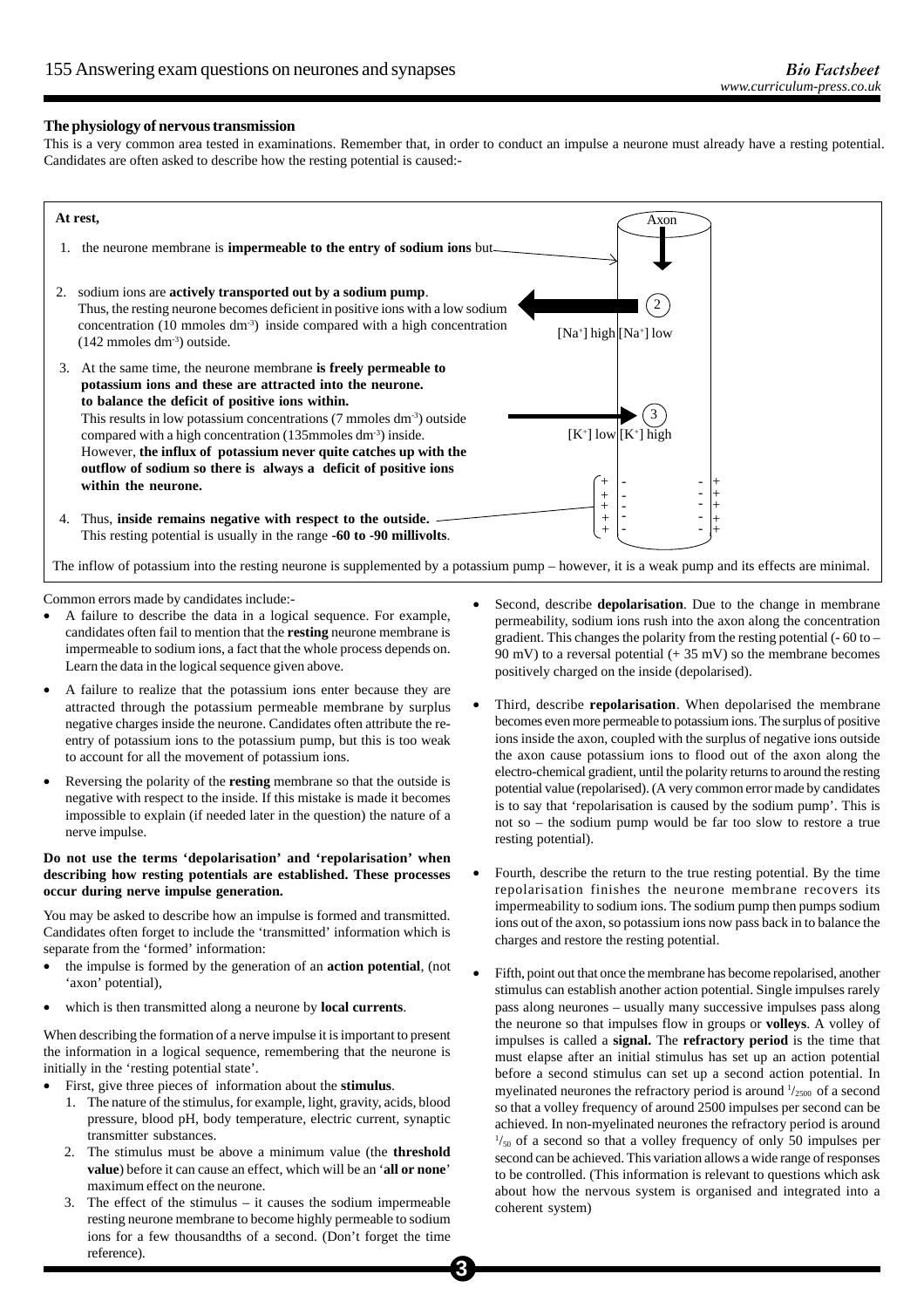**Fig. 3. An action potential** (You may be given a diagram like this to describe or explain).



Candidates often ignore the instructions 'describe' and 'explain'. If you are asked to describe the data do so in as precise a way as possible including mathematical values if given. Do not attempt to explain the data – it won't score you any marks and may lose you some. If you are asked to explain the data then do so in a logical sequence, but do not describe it because there will be no marks available for this.

When describing the propogation of an impulse along the neurone refer to '**local currents**'. These occur at the margins of the depolarised area due to electron flow. If you are asked to describe this, it is easiest to use a simple labelled diagram.

## **Fig. 4. Propogation of impulse in a non-myelinated neurone**



Candidates are often asked about 'saltatory conduction' and its advantages. 'Saltation' means 'jumping' and this type of conduction occurs in myelinated neurones where the local currents jump from node to node across the blocks of insulating myelin.

## **Fig. 5. Propogation of impulse in a myelinated neurone**



The advantages of salutatory conduction are:

- it increases the speed at which impulses travel so that response times are reduced.
- it reduces ion exchange by restricting it to the nodes so that less energy is expended by the sodium (and potassium) pumps, making repolarisation quicker. (This advantage is often forgotten by candidates).

## **Synapses**

Examiners frequently ask questions about synapses. Remember that synapses may be:-

- **Interneuronal,** i.e. junctions between neurones, for example, between sensory and relay neurones, also between relay neurones and motor neurones.
- **Neuromuscular junctions,** i.e. between motor neurones and muscle. For example, voluntary myelinated motor neurones synapse with skeletal (striated) muscle fibres. Non-myelinated autonomic motor neurones synapse with smooth muscle or cardiac muscle, (or with glands).

Synapses transmit signals (volleys of impulses) between neurones by means of transmitter chemicals, so that neuronal circuits can be completed. However, their role is more subtle than this – the transmitter substances may be **excitatory** or **inhibitory**, enabling processes to be switched on or off.

- Excitatory transmitters transmit signals from one neurone to the next by establishing impulses in the post-synaptic neurone. Thus the activity under the nervous control is continued.
- Inhibitory transmitters do not transmit signals but make it more difficult for excitatory transmitters to depolarise the post-synaptic neurone. Thus the activity under the nervous control is stopped.

## **Fig. 6. Structure of synapses** ( You may be provided with a diagram to label)